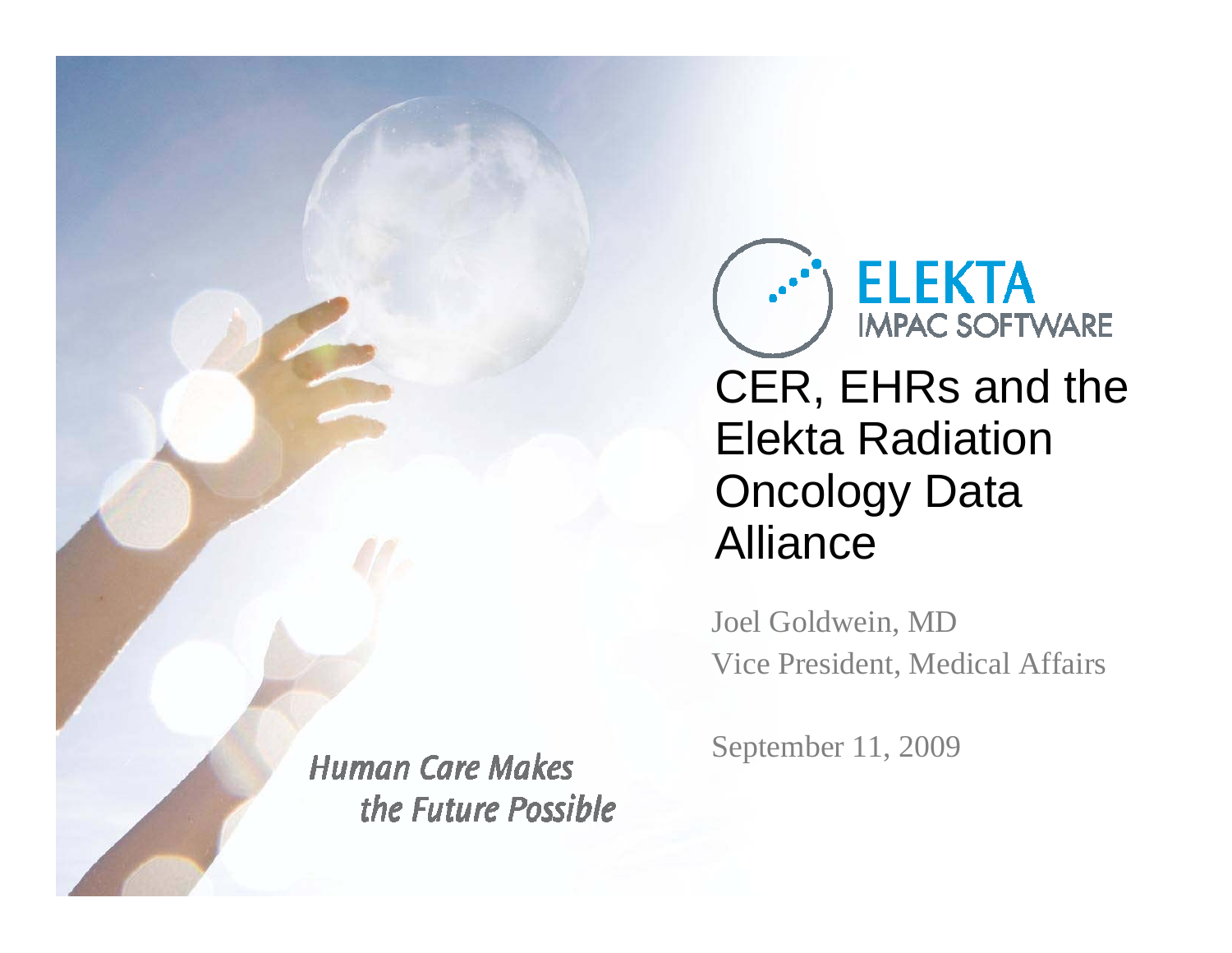## Agenda

- Elekta and Elekta Software
- Cancer, Radiation Oncology and CER
- Radiation Oncology Data Alliance (RODA) Program Overview
- Program Status/Challenges
- Questions

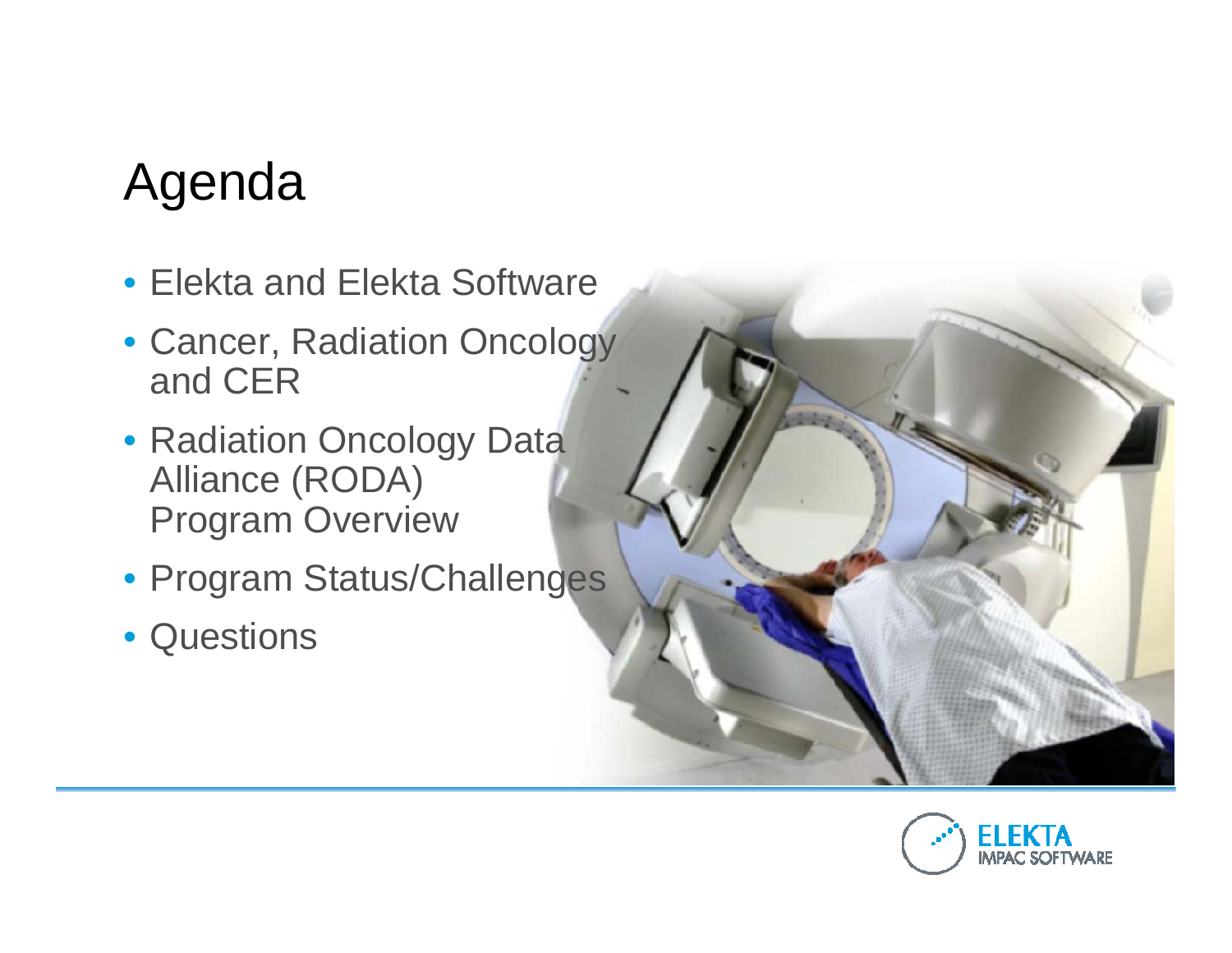### About Elekta, Inc.

- Est. 1972. World leader in image guided / clinical solutions for radiosurgery and radiation therapy
- $\bullet$ Manufactures advanced technological solutions
- Provides healthcare IT solutions (Impac Software) that streamline clinical and business operations across the spectrum of cancer care including Medical and Radiation Oncology
- • Has > 1,200 RO and MO USA EHR customers
- • Has established twoEHR-derived registry programs (MO and RO)



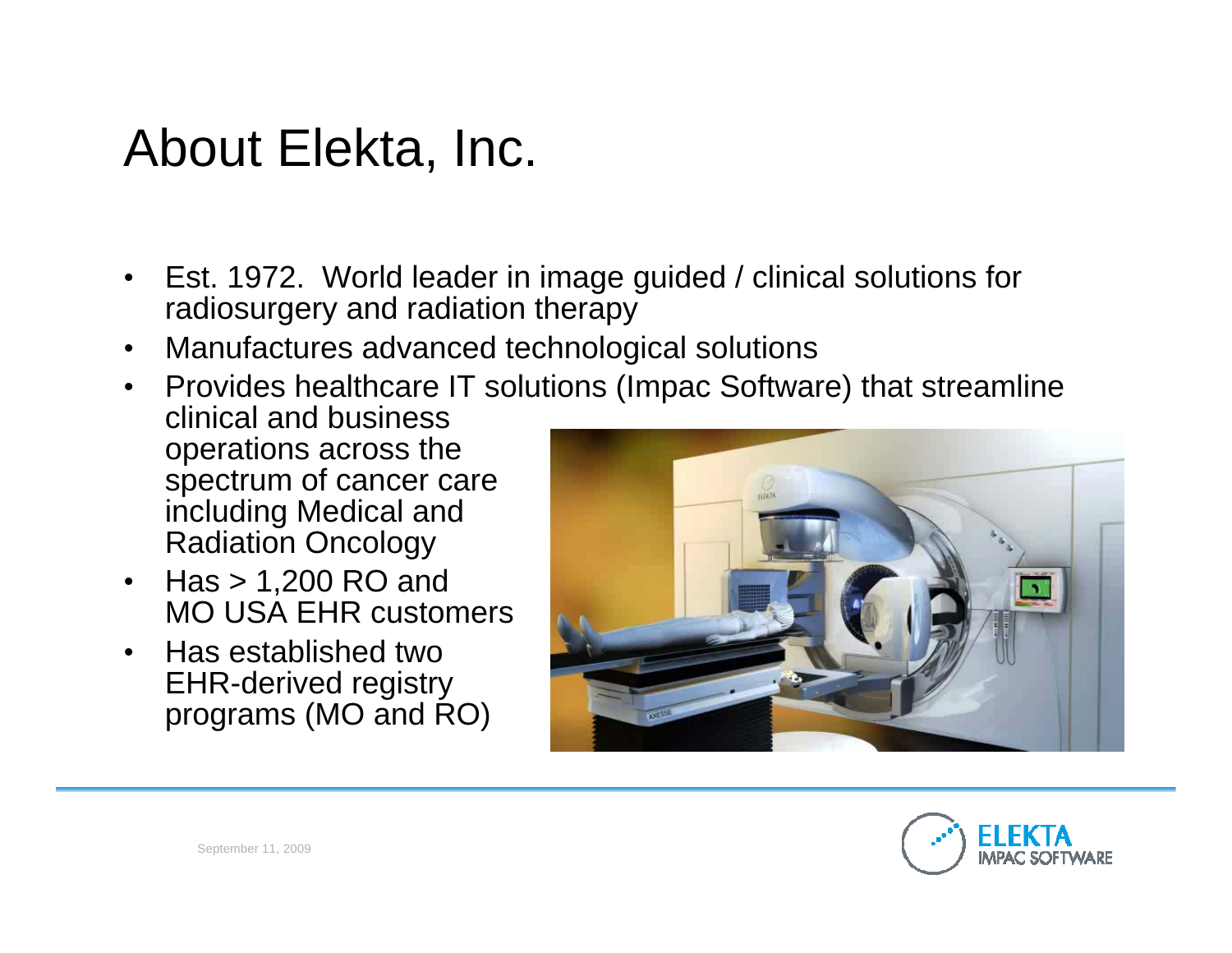## What is Radiation Oncology / Radiation Therapy?

- •Treatment of Cancer using ionizing radiation
- • Used in approx 2/3 of 1.4M cancer patients diagnosed per year and 10M surviving cancer patients
- • Most common cancers treated: Lung, Breast, Prostate, Colorectal
	- Treatment typically utilizes very high technology: linear accelerator (photons), protons, radioactive isotopes...
- Consumes approx. \$8B of \$80B direct US cancer treatment expenses per year

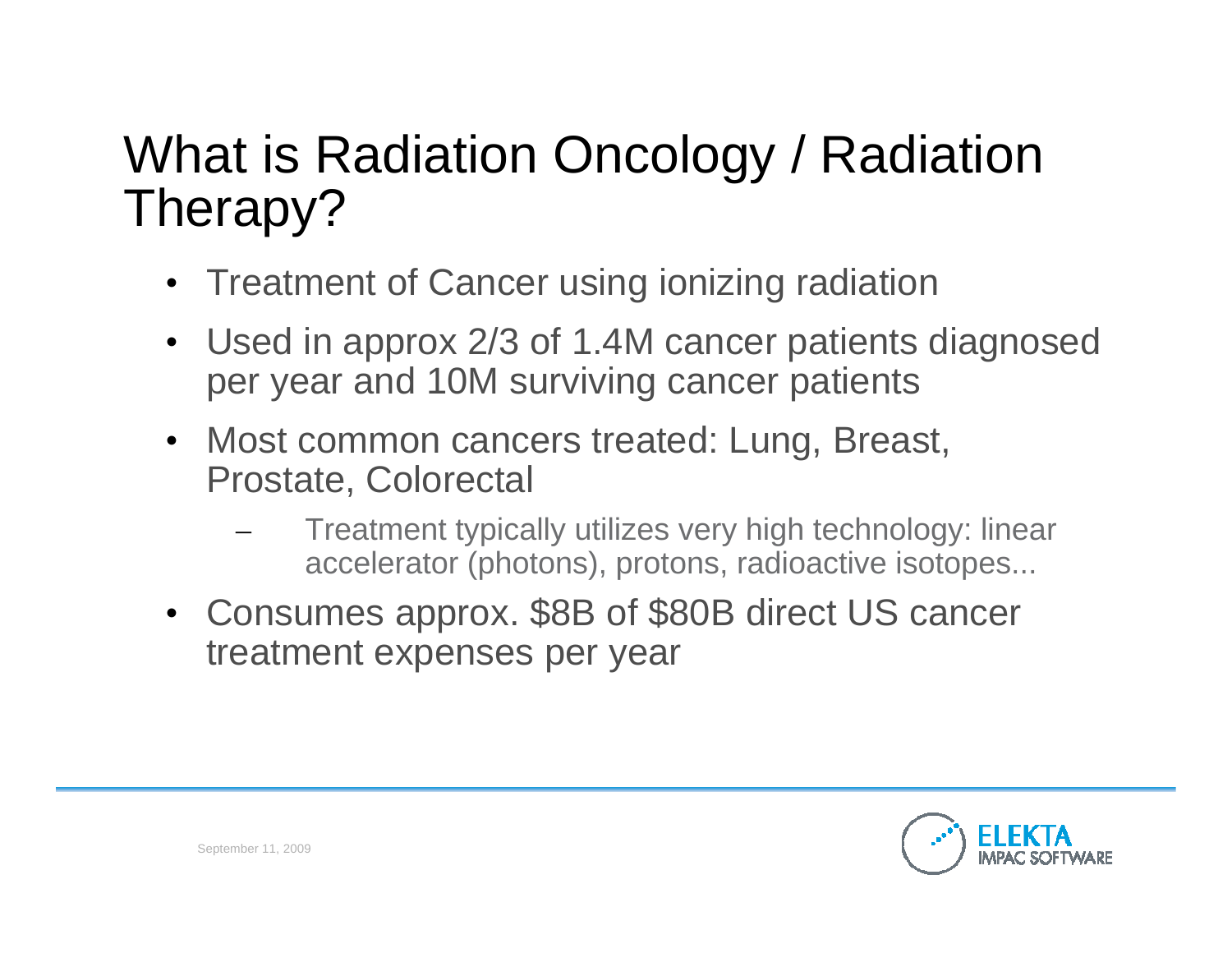#### **Cancer as a Comparative Effectiveness Research Priority**

- **Cancer focus of 6 primary topics including:**
	- **Hematology/Oncology**
	- **Use of screening technologies for colorectal and breast cancer**
	- **Use of imaging technologies for cancer diagnosis, staging and monitoring**
- *"Emphasis on exploring increased use of advanced imaging reflects concern that has already led Congress to take steps to reduce the rapid growth in the use of such tests under Medicare; private insurers have made similar efforts to control imaging use."*



#### The NEW ENGLAND JOURNAL of MEDICINE



Distribution of the IOM's Recommended CER Priorities

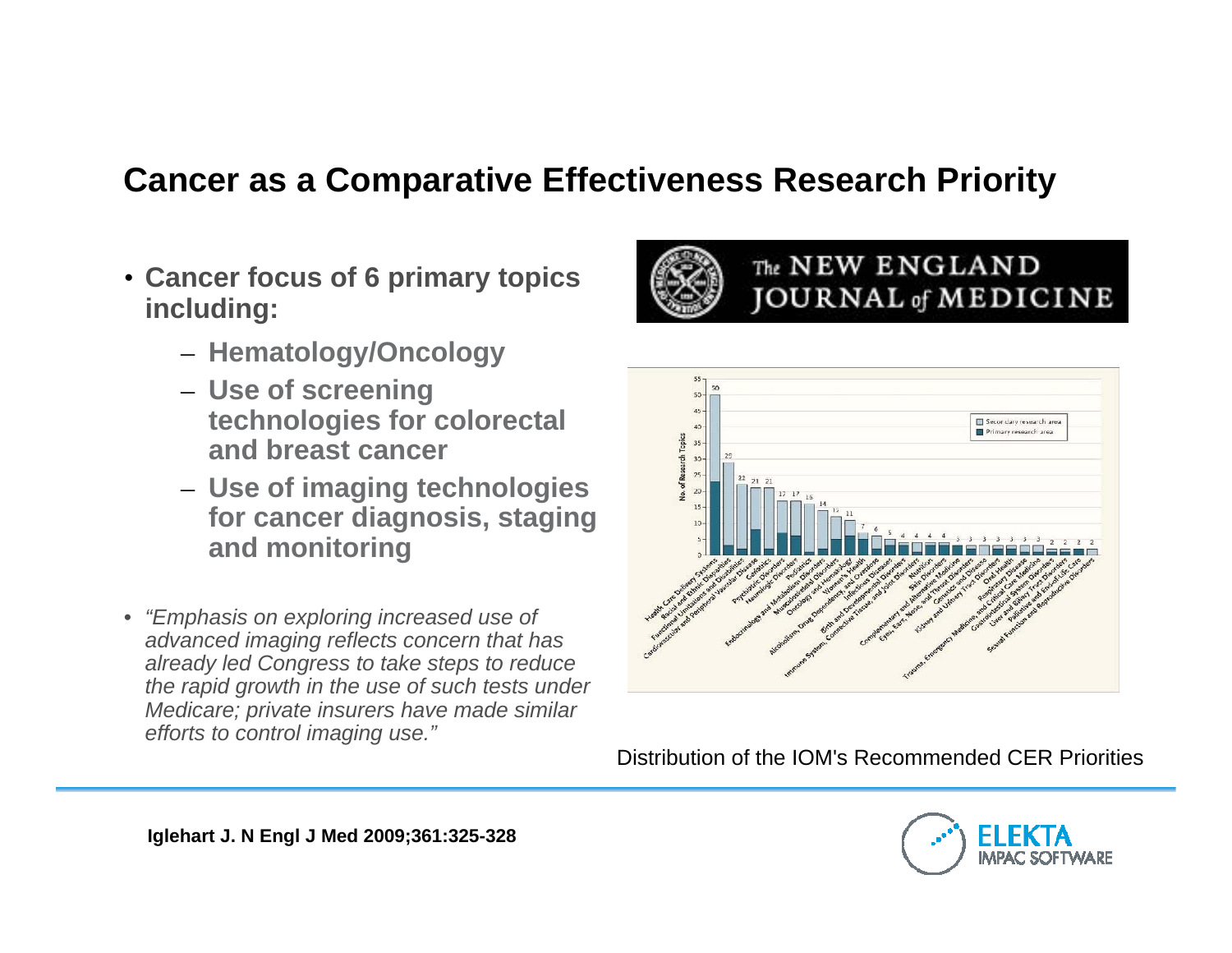## Radiation Oncology and CER

- •High technology
- •Imaging-dependent
- • Regulatory: 510k clearance unlike pharma approval
	- *e.g. - [Linear Accelerator] Intended use for radiation therapy treatment of malignant neoplastic diseases, as determined by a licensed medical practitioner*
- Protracted time to provide supporting clinical evidence
	- Technology typically available well before evidence
	- Significant trade-offs often between efficacy, toxicity, convenience and costs
	- Example: Prostate Cancer

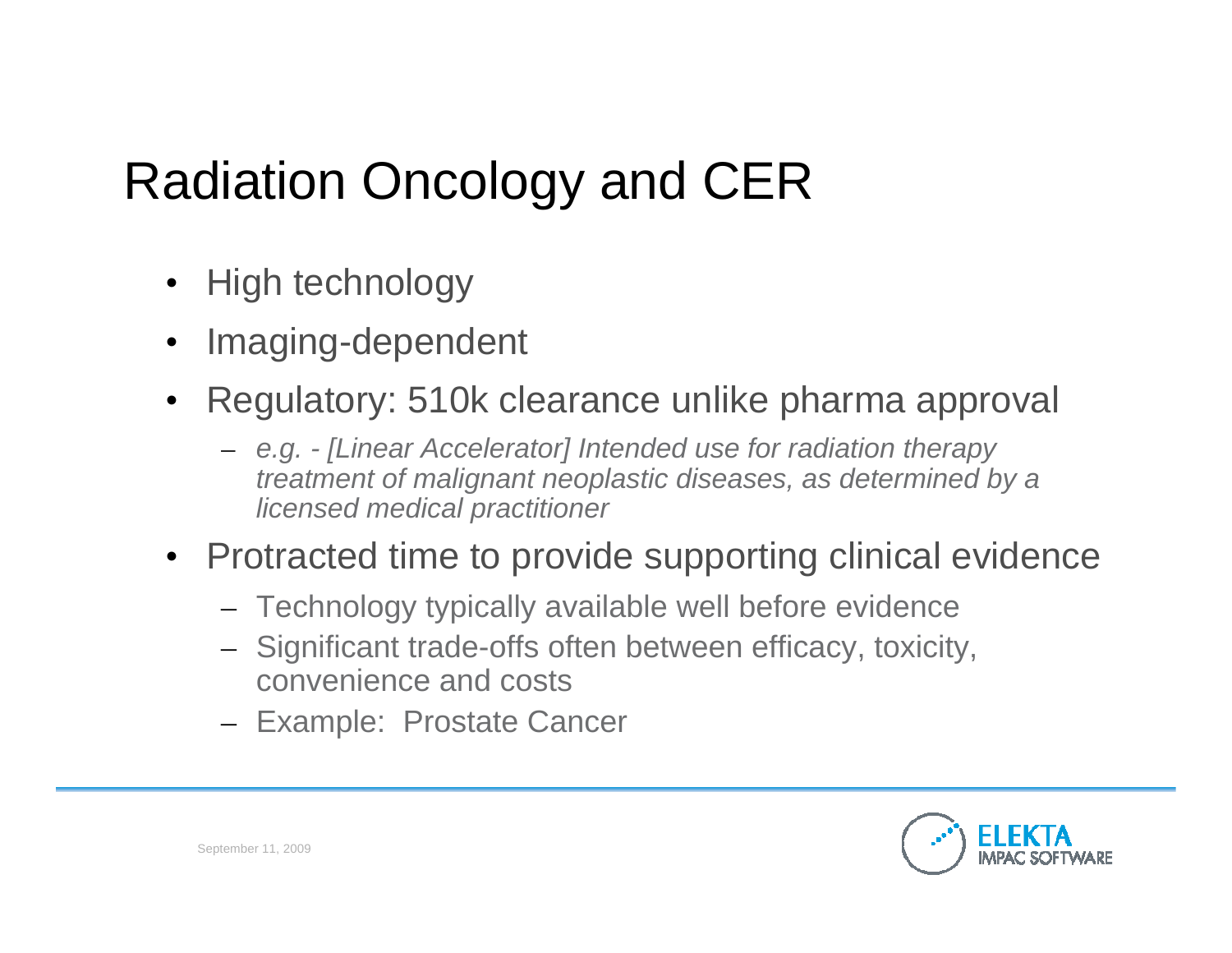## Prostate Cancer: Prime for CER

- Wide range of treatment costs
- Arguable trade offs between efficacy, morbidity and time/convenience
- Advanced imaging required for diagnosis and treatment
- CER: On its way?



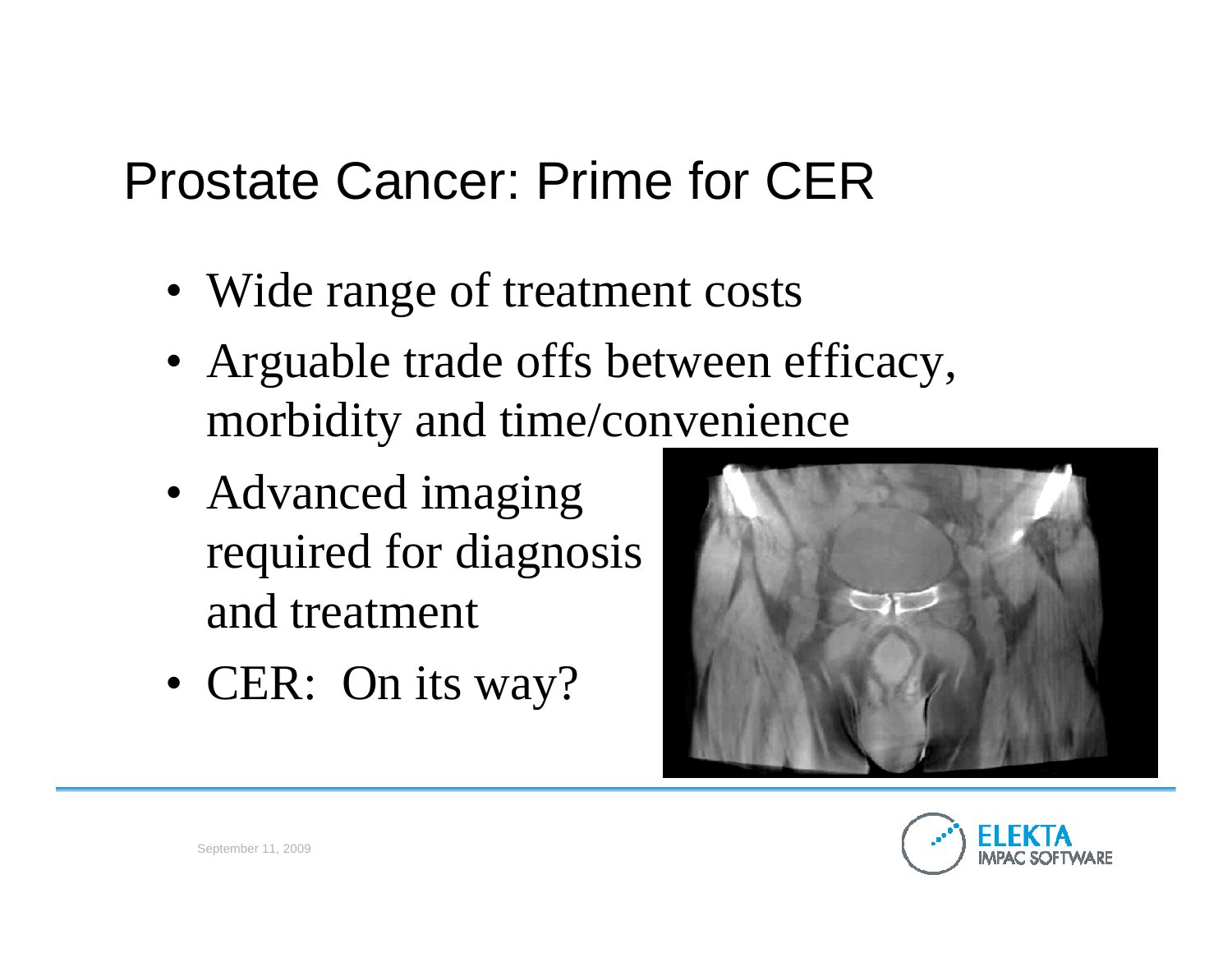### Prostate Cancer: The Litmus Test

The New York Times Economic Scene **In Health Reform, a Cancer Offers an Acid Test** By DAVID LEONHARDT Published: July 7, 2009

*"The prostate cancer test will determine whether President Obama and Congress put together a bill that begins to fix the fundamental problem with our medical system: the combination of soaring costs and mediocre results. If they don't, the medical system will remain deeply troubled, no matter what other improvements they make."*

#### At What Cost?

Average spending for two years of prostate cancer treatment, based on the initial strategy, for patients who have the disease diagnosed.

| TREATMENT                                                                                     | AVERAGE COST                    |
|-----------------------------------------------------------------------------------------------|---------------------------------|
| <b>Watchful waiting</b>                                                                       |                                 |
| Active plan to                                                                                | \$2,436                         |
| postpone intervention.                                                                        |                                 |
| usually with exams and testing.                                                               |                                 |
| <b>External beam</b>                                                                          |                                 |
| radiation therapy                                                                             | S12,224                         |
| Multiple doses of radiation                                                                   |                                 |
| over several weeks.                                                                           |                                 |
| Radical                                                                                       |                                 |
| prostatectomy                                                                                 | \$22,921                        |
| Complete surgical removal                                                                     |                                 |
| of prostate gland.                                                                            |                                 |
| <b>Brachytherapy</b>                                                                          |                                 |
| Implantation of                                                                               | \$28,872                        |
| radioactive seeds                                                                             |                                 |
|                                                                                               |                                 |
| Intensity-modulation<br>radiation therapy (I.M.R.T.)                                          | \$51,069                        |
|                                                                                               | Advanced radiation beam therapy |
| targeted at tumor.                                                                            |                                 |
| Sources: Alan Garber and Daniella J.<br>Periroth, Stanford: Dana P. Goldman,<br>the RAND Corn |                                 |

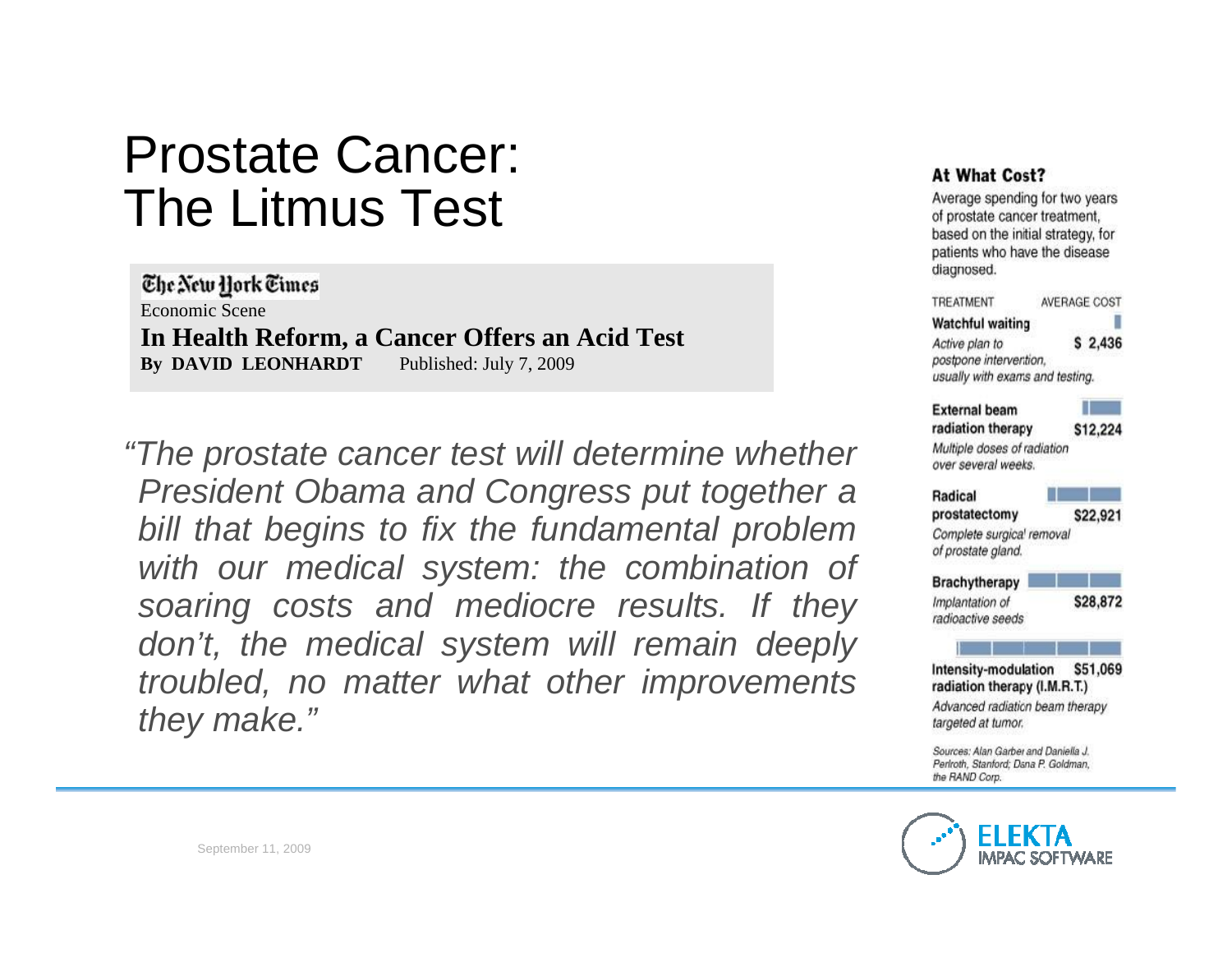# Tenets of CER for Radiation Oncology

- $\bullet$  Prostate CA but one example of many utilizing high technology in Rad Onc
- $\bullet$  Radiation Oncology ideal as model for EHR derived Comparative Effectiveness Research
	- Approx 70% or RO's use EHRs to support practices
	- EHRs in RO are largely standards-based
	- Two major RO EHR vendors
- $\bullet$  Sustainable CER process depends on established data collection framework
	- As clinical discipline, RO is uniquely positioned to demonstrate proof of concept
- $\bullet$  Rad Onc is relatively homogeneous microcosm of other specialties/domains

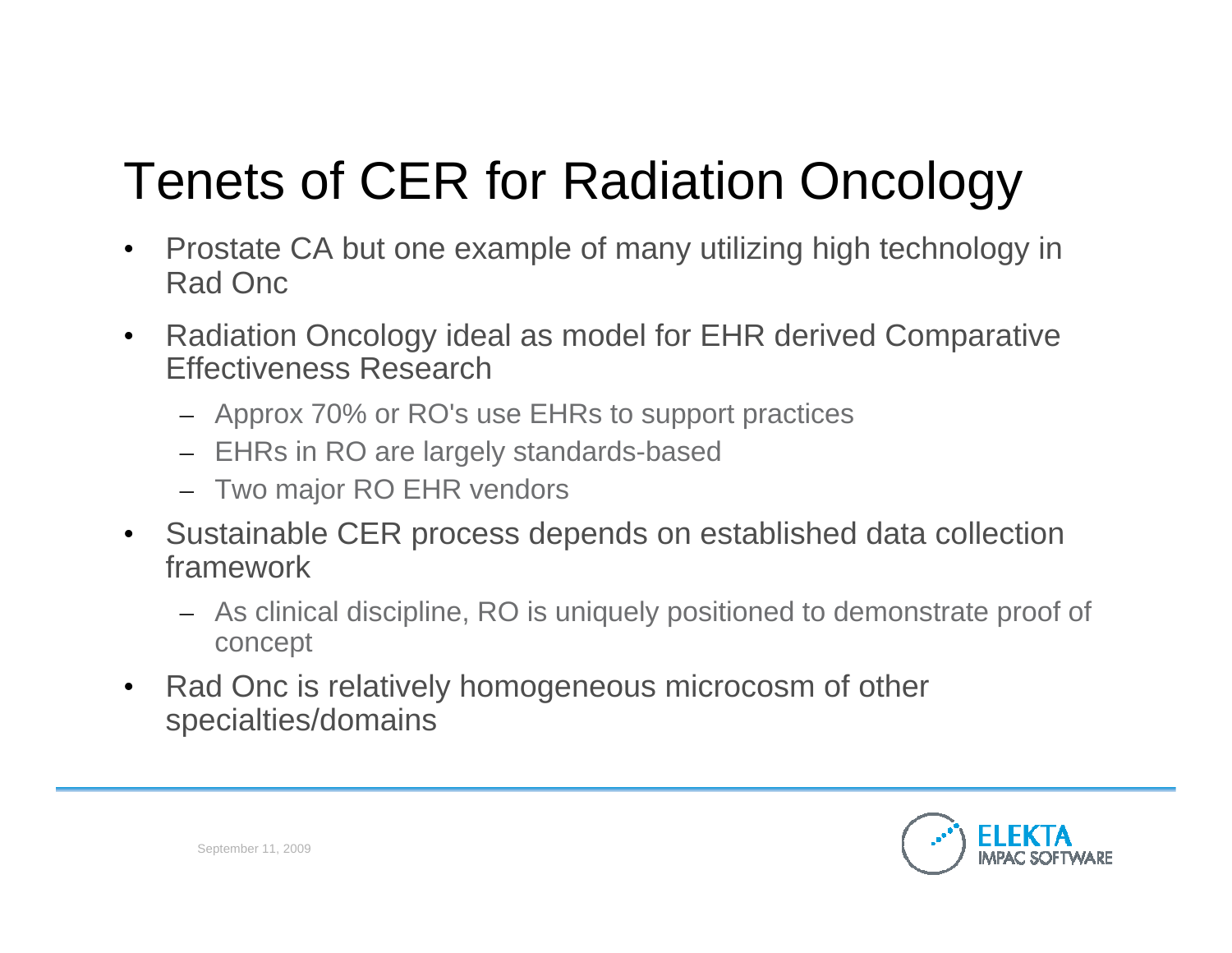### Elekta's Radiation Oncology Data Alliance (RODA) Program

### **Overview and characteristics**

- Pilot program, early stage of development
	- Began Oct 2008 as offshoot of more mature MO program
- $\bullet\,$  Uses aggregate data collected in EHR in routine course of care
- Effort to demonstrate proof of concept for central RO data warehouse derived from live EHR systems
- Designed to readily scale
	- $\bullet\;$  # data elements
	- $\bullet$  # participants



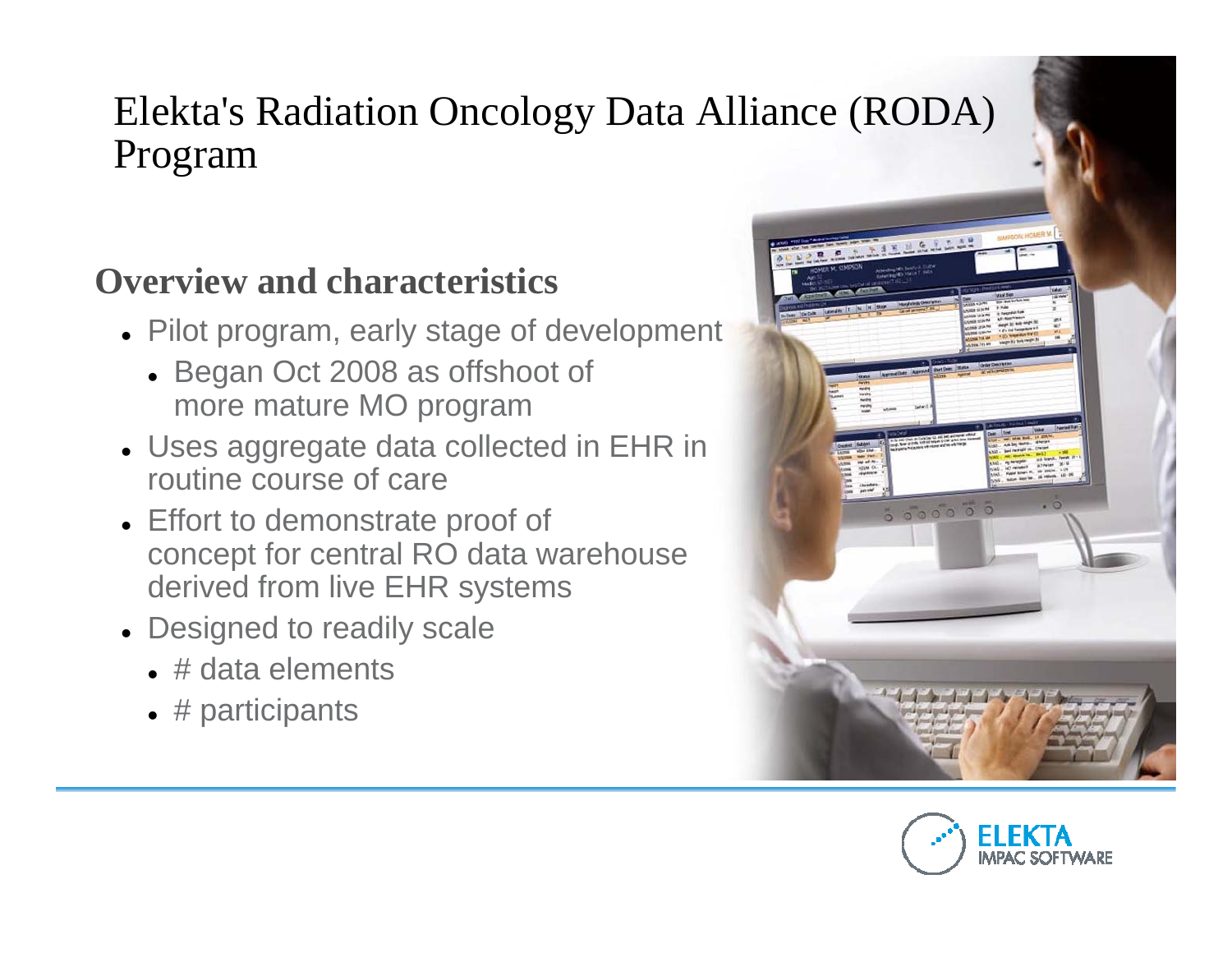### RODA Facility Goals

- Measure / improve data quality and quality of patient care
- Help ensure accurate and timely collection of patient data
- Develop and provide "best practice" standards for data collection
- Improve data capture by vis-à-vis "missing data" disclosure
- Increase/improve use of EMR by improving data capture
- Provide participant access to aggregate de-identified dataset
- Facilitate (clinical/administrative) research
- Help benchmark facilities against other de-identified facility aggregates

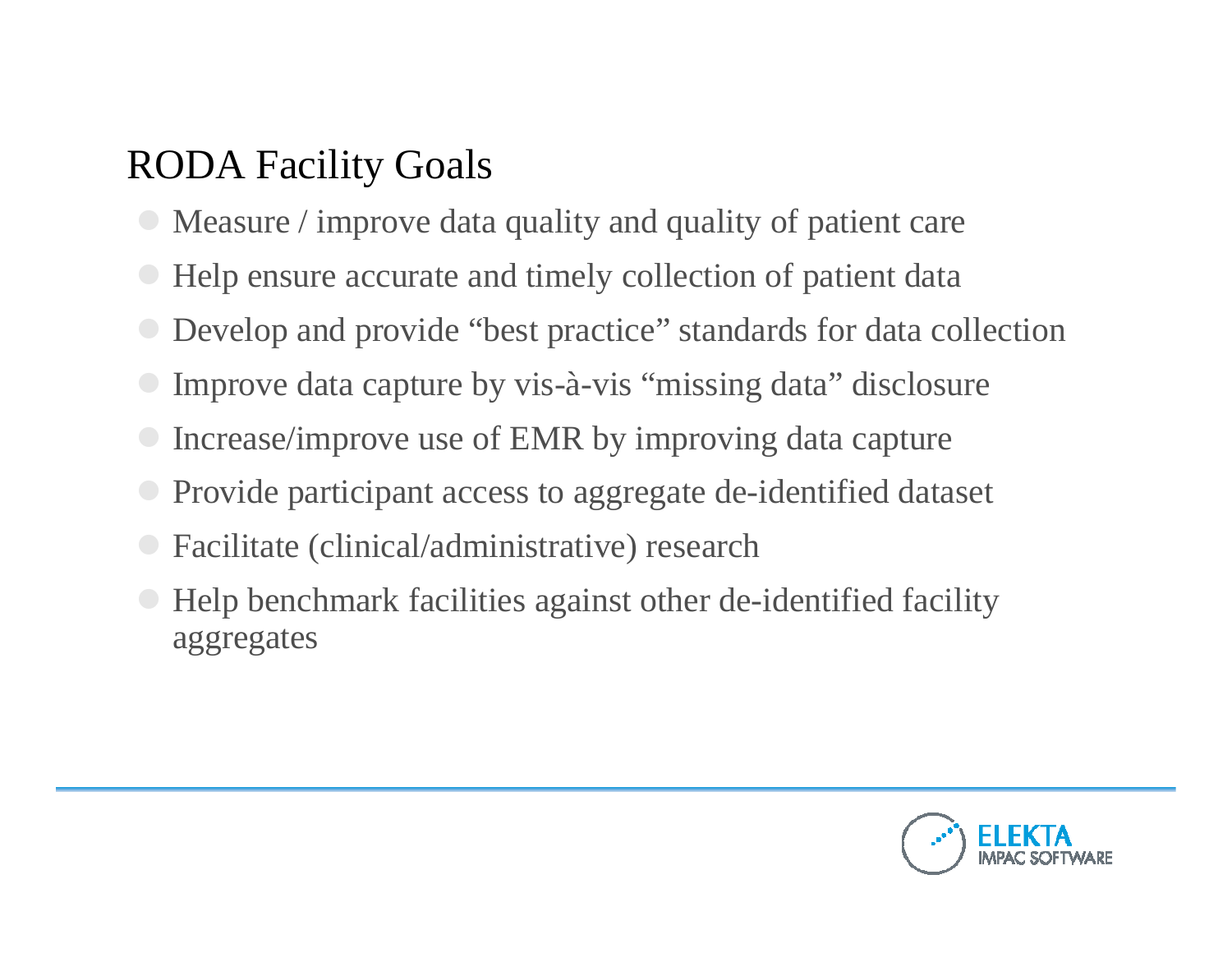### RODA Global Goals

- **Establish foundation for scalable (geographic, dataset, cross**vendor) RO registry program
- **Establish model for whole-specialty "real-time" registry system**
- Support academic data research programs
- Support clinical research for the benefit of RODA participants and the public (CER)
- Support USA-based quality (PQRI/CMS) and ASTRO practicewide accreditation initiatives (PAAROT)
- **O** Decrease global data collection expenses

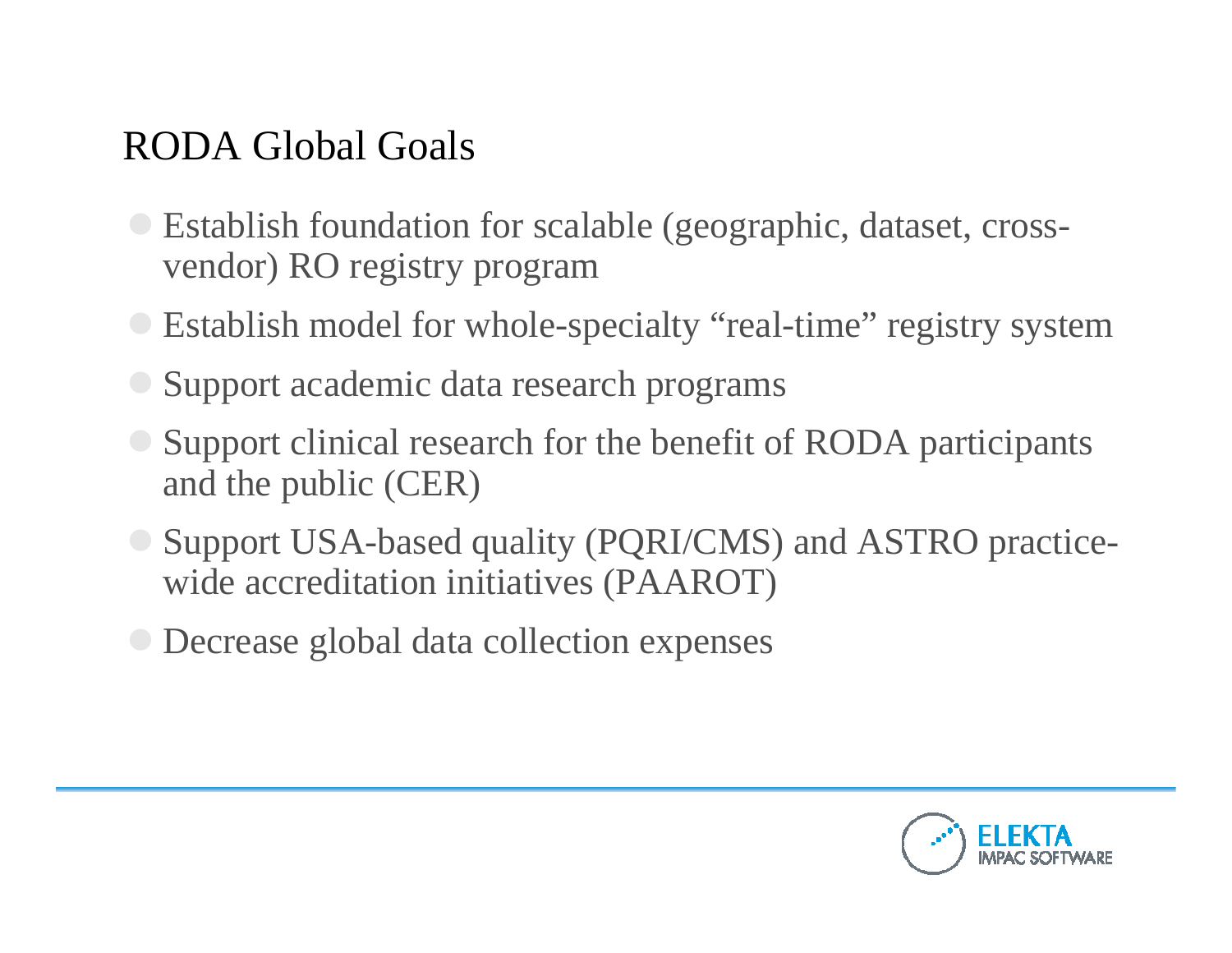### RODA – A Novel Concept!

### First discipline-wide EHR-derived central data registry ever

Disease-specific registry examples

• The National Familial Lung Cancer Registry, The Breast Cancer Family Registry, Breast and Colon Cancer Family Registries, USA and International Cancer Registry Programs

Treatment specific registry examples

• Open Heart Surgery Registry-NJ State Health Department, National Registry of CardioPulmonary Resuscitation (NRCPR), Anti-retroviral Pregnancy Registry

Specialty-wide, EHR-derived registry examples

•NONE?

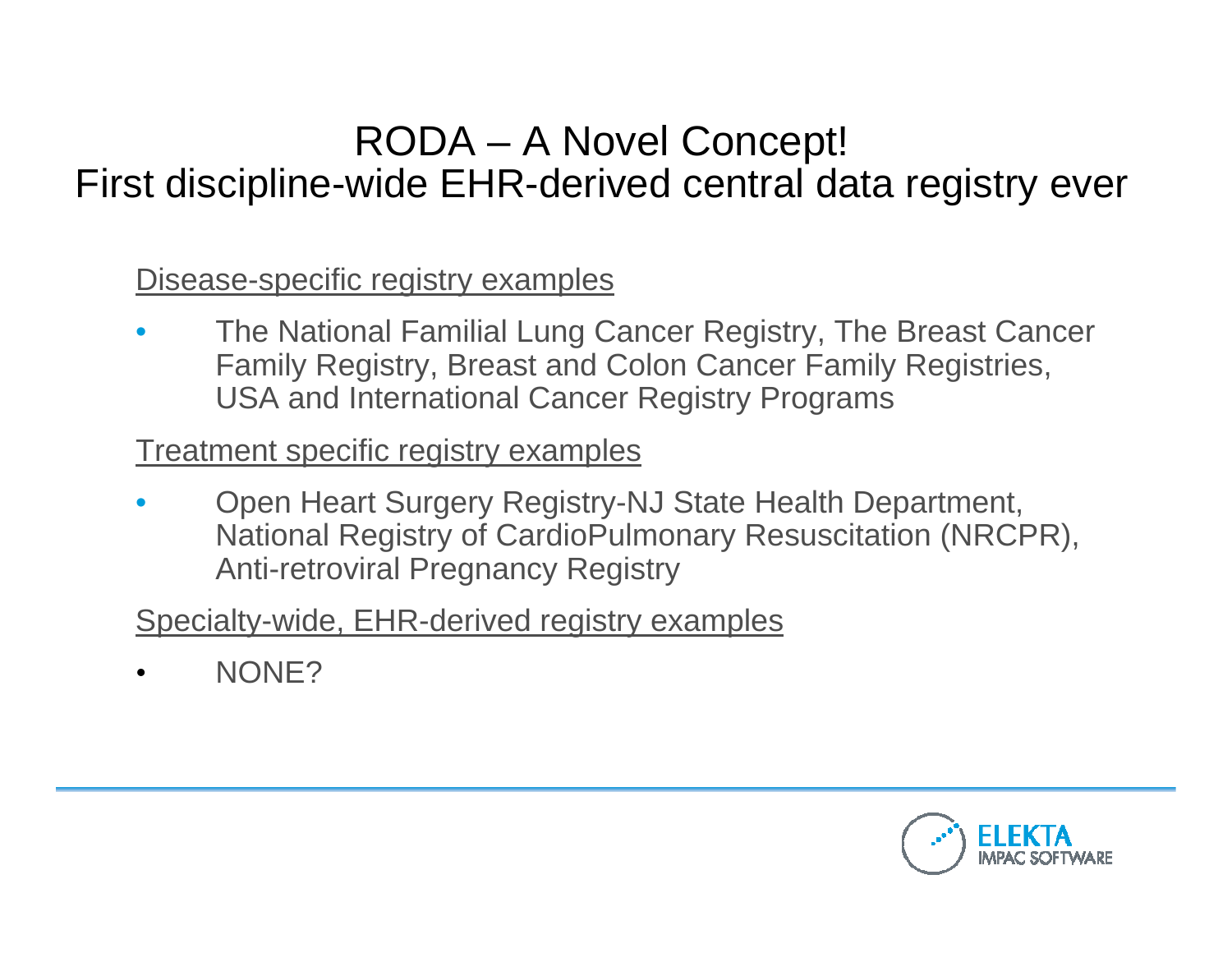### RODA – A Novel Concept!

### First discipline-wide EHR-derived central data registry ever

#### **RO is well positioned for success**

- •• We're wired - 70% of USA Rad Onc practices have dedicated Information Systems
- $\bullet$  We're data focused and driven - Rad Onc's collect substantial clinical and technical data in routine course of care
- $\bullet$ • We're standards-based – Staging – UICC/AJCC; Image management - DICOM-RT
- $\bullet$ We're technology enlightened – We understand the importance of data for advancement of clinical care and technological innovation
- •We're clinical – We provide comprehensive clinical care from diagnosis to late follow-up

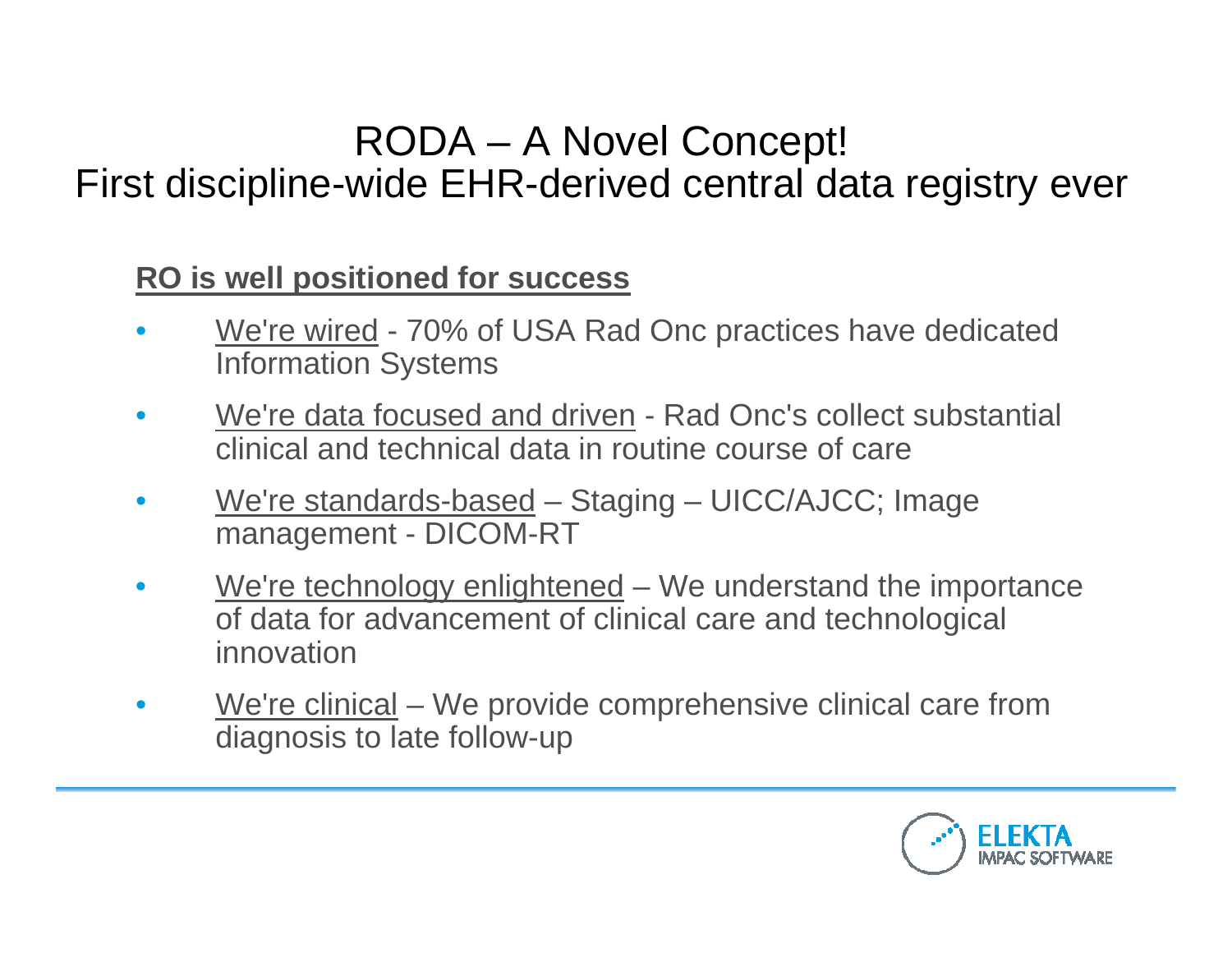## RODA Architecture



- Small program (dll) installed on local EHR PC
- MS Windows scheduled service runs monthly
- Data de-identified by dll locally prior to upload
- Uploaded via FTP/sFTP to server at Impac

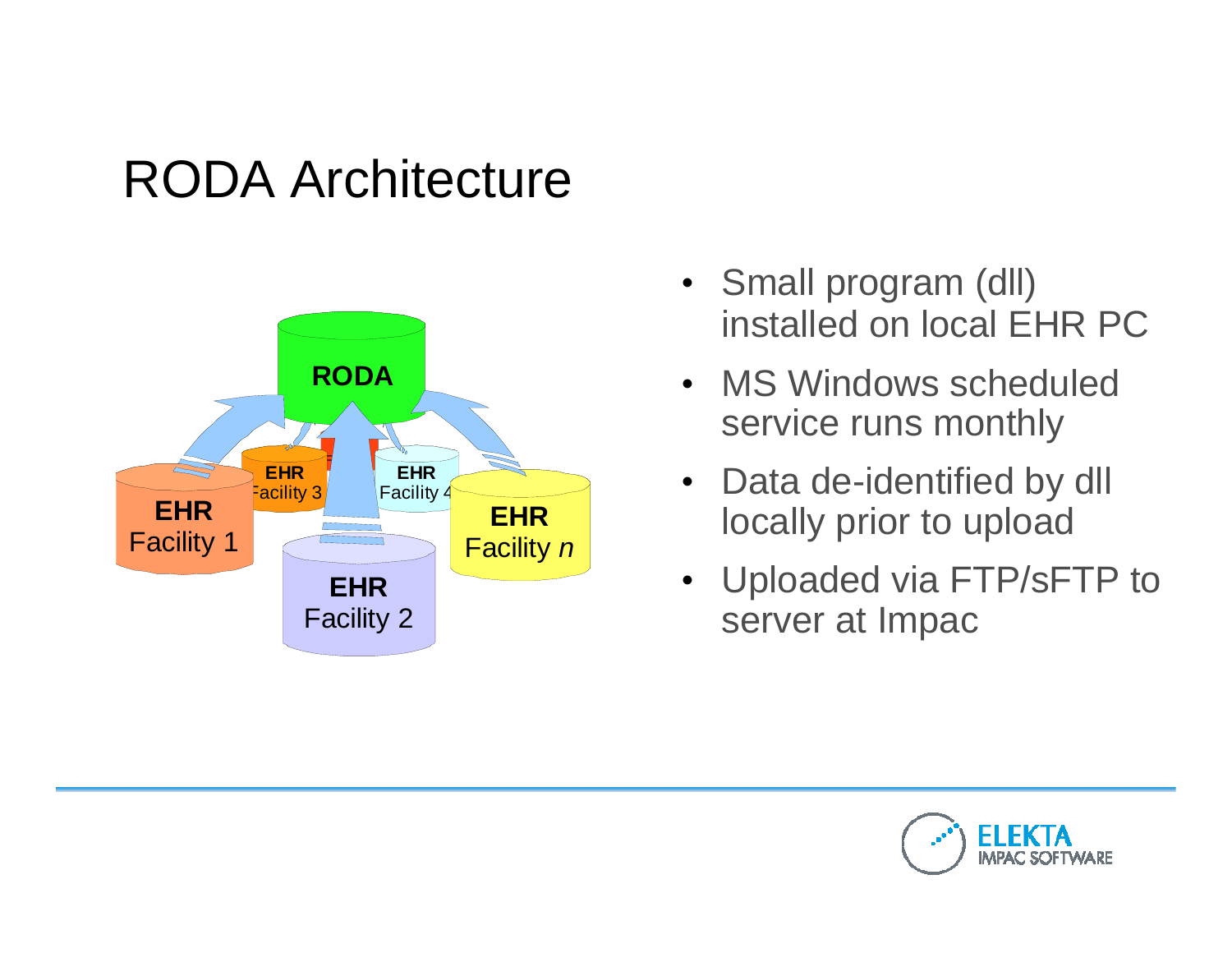## Collected Data Elements

- Pt. Demographics
- Pt. Diagnostics
- Lab data
- Tumor-specific information
- RT prescription and treatment information
- Pt. Outcome/status

### Dataset to scale withprogram

| <b>Medical and Radiation Oncology</b>                                                                                                                                                                                                                                                                                                                                                                                | <b>Medical Oncology Only</b>                                                                                                                                                                                                                                                                                                                                                                                                                                                          | <b>Radiation Oncology Only</b>                                                                                                                                                                                                                                                                                                                                                                                                                                      |  |  |  |
|----------------------------------------------------------------------------------------------------------------------------------------------------------------------------------------------------------------------------------------------------------------------------------------------------------------------------------------------------------------------------------------------------------------------|---------------------------------------------------------------------------------------------------------------------------------------------------------------------------------------------------------------------------------------------------------------------------------------------------------------------------------------------------------------------------------------------------------------------------------------------------------------------------------------|---------------------------------------------------------------------------------------------------------------------------------------------------------------------------------------------------------------------------------------------------------------------------------------------------------------------------------------------------------------------------------------------------------------------------------------------------------------------|--|--|--|
| <b>Patient Information</b><br>Patient sex<br>$\bullet$<br>Patient race<br>$\bullet$<br>Patient date of birth<br>Date of last contact<br>$\bullet$<br>Vital status<br>٠<br><b>Tumor Information</b><br>Date of diagnosis<br>٠<br>Tumor specifics<br>٠<br>Site<br>Morphology<br>Grade<br>Primary or recurrent site<br>$\bullet$<br>code<br>Recurrence information<br>Type<br>Site<br>Date of recurrence<br>Stage group | <b>Chemo Course Information</b><br>Start date of chemotherapy<br>$\bullet$<br>course<br>Drugs to be used in course<br>$\bullet$<br>Patient status<br>Chemotherapy intent<br><b>Drug Information</b><br>Drug code date<br>$\bullet$<br>administered<br>Route of administration<br>$\bullet$<br>Number of drug<br>$\bullet$<br>administrations (days) in<br>the cycle<br>Dosage given per<br>$\bullet$<br>administration (day)<br>Units for dosage<br>٠<br>Calculated total dosage<br>٠ | <b>Radiation Course Information</b><br>RT site (field)<br>٠<br>Field definition<br>٠<br>RT treatment intent<br>$\bullet$<br>Start date<br>$\bullet$<br>End date<br>٠<br><b>Total</b> dose<br>$\bullet$<br>External beam<br>$\bullet$<br>Fractionation scheme<br>$\bullet$<br>(pattern)<br><b>Fraction</b> dose<br>Number of fractions<br>٠<br>Energy (modality)<br>٠<br>Dose action point<br>٠<br>Dose rate<br>٠<br>Dose spec<br>٠<br>Technique<br>٠<br>Region<br>٠ |  |  |  |
| <b>Lab Information</b><br>Date of lab test<br>Type of test<br>$\bullet$<br>Results (value)<br>٠<br>Units for results                                                                                                                                                                                                                                                                                                 | <b>Cycle Information</b><br>Start date of chemo cycle<br>Patient weight<br>٠<br>Units for weight<br>٠<br>Patient height<br>٠<br>Units for height<br><b>BSA</b><br>٠                                                                                                                                                                                                                                                                                                                   | Field size<br>Field depth<br>٠<br>Angle<br>٠<br>Care Plan name/protocol<br>$\bullet$<br>ID                                                                                                                                                                                                                                                                                                                                                                          |  |  |  |

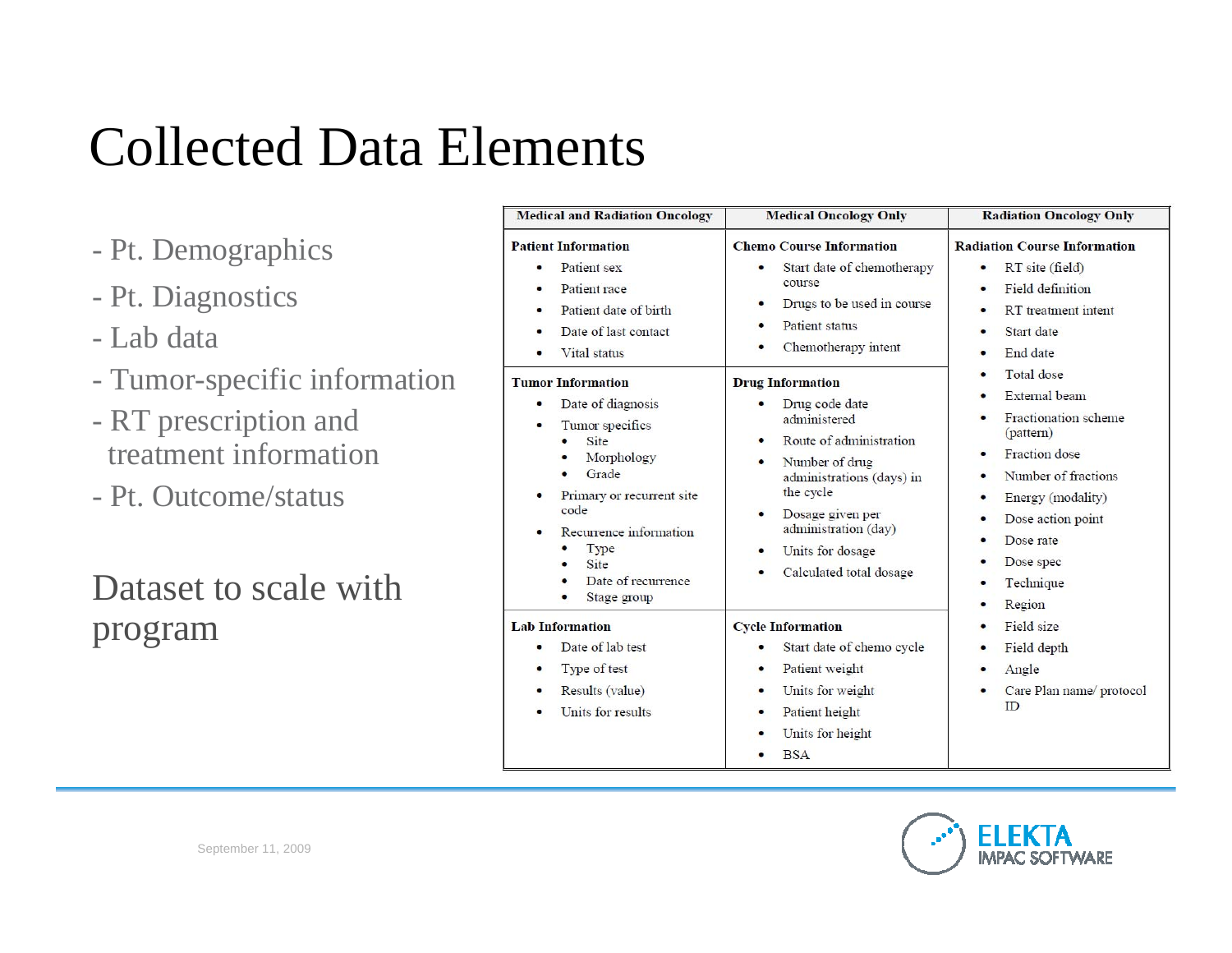## Benchmarking Examples



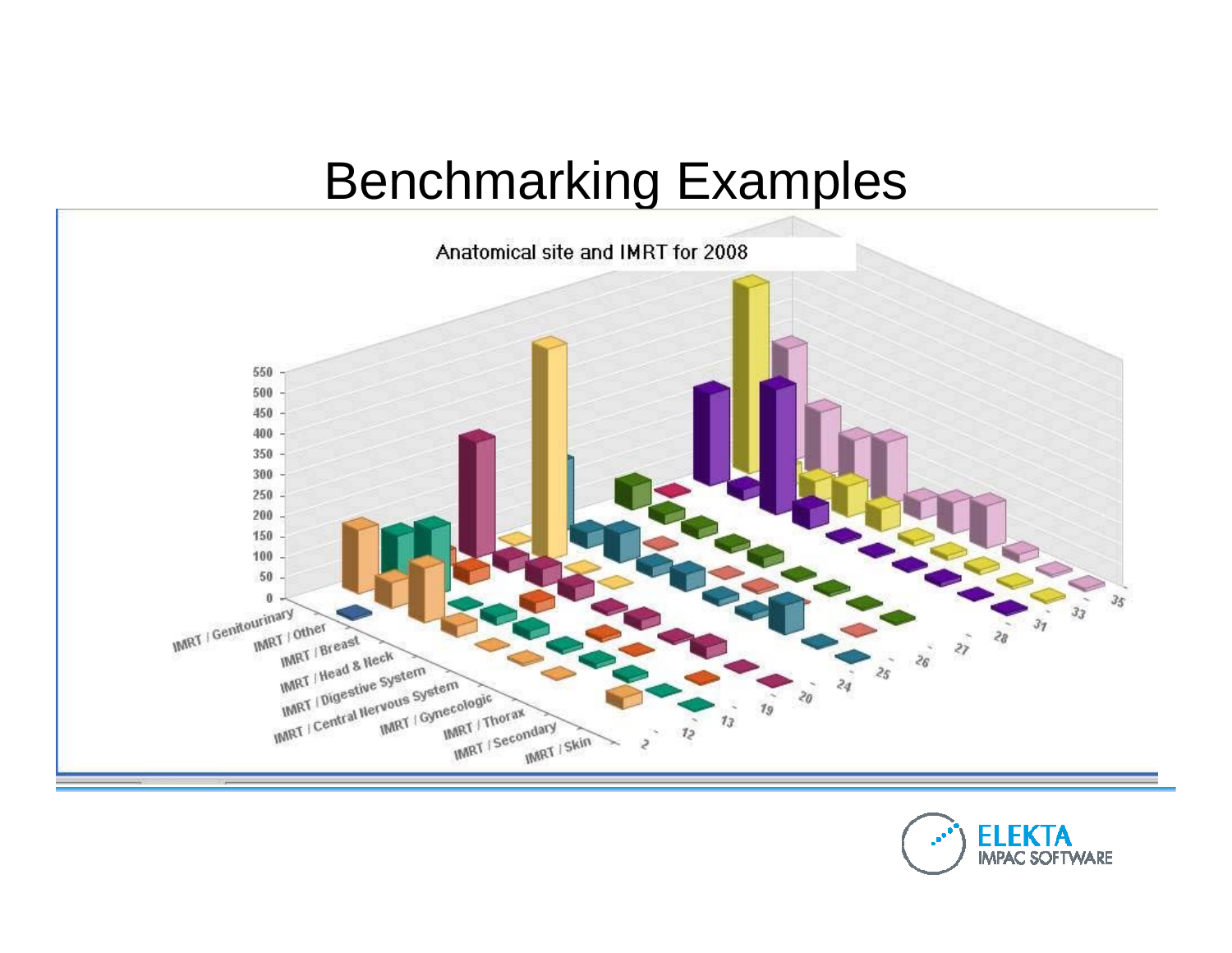## Benchmarking Examples

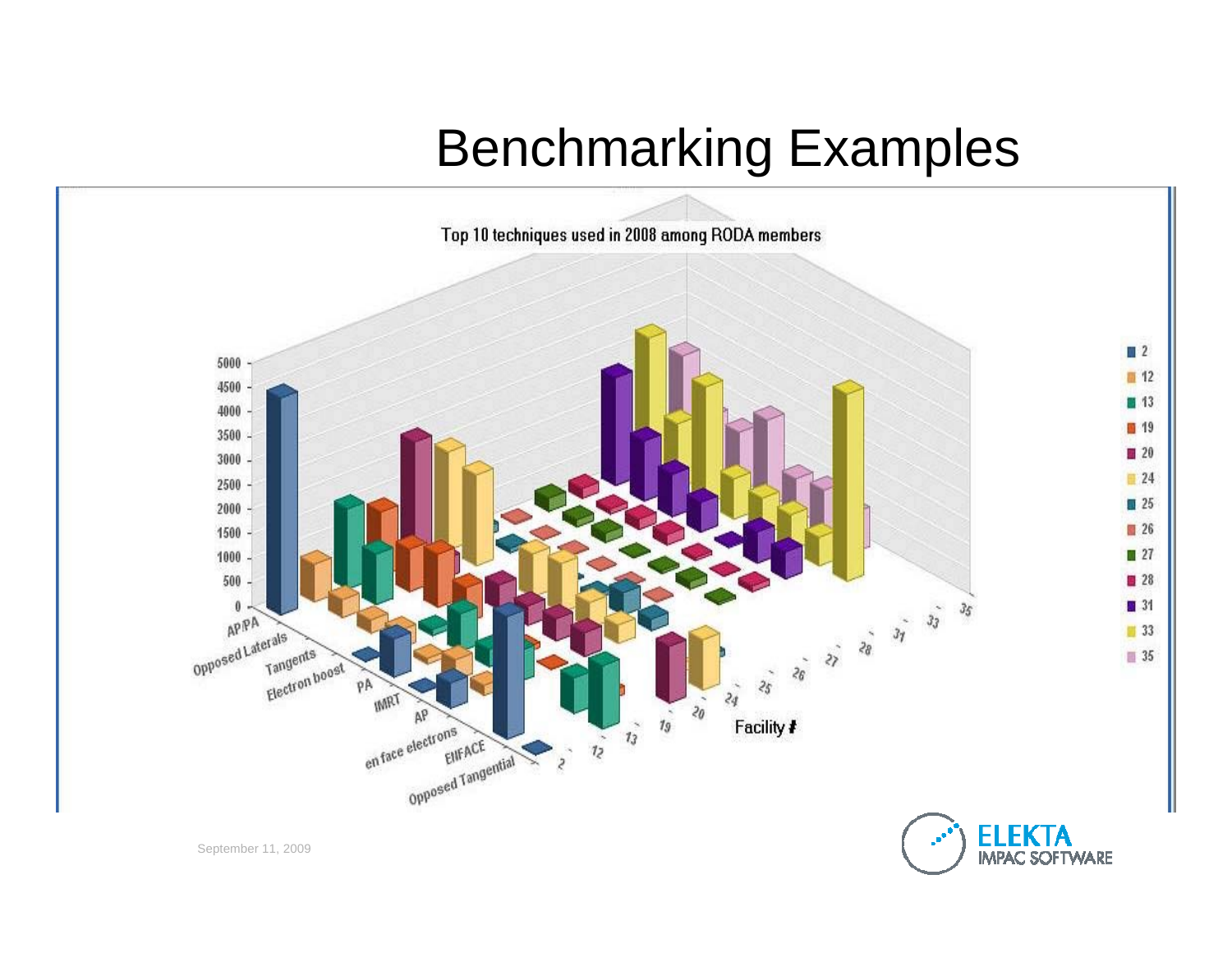### Benchmarking Examples



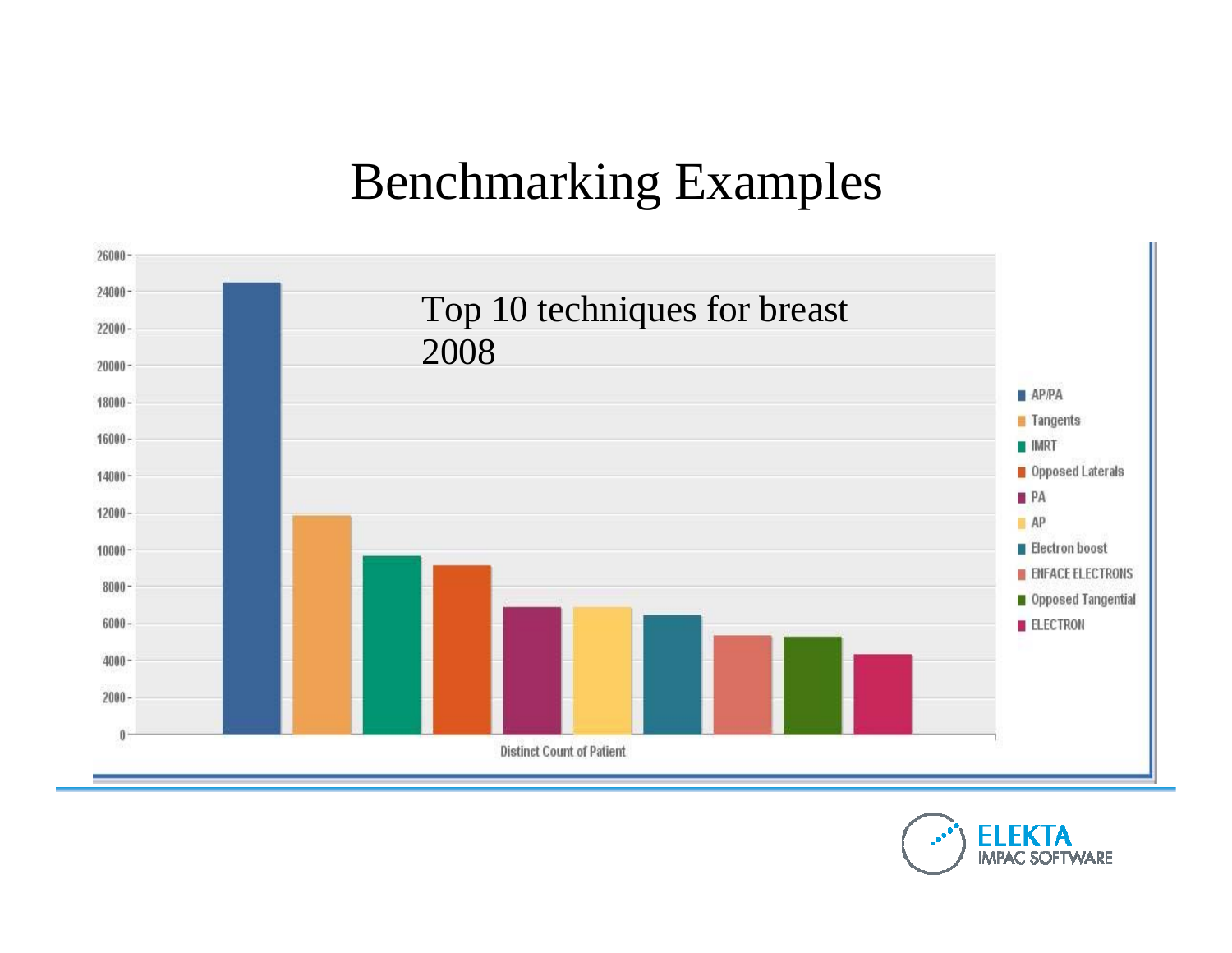### Data Quality: Data Completeness Form

| <b>Execution CustCompleteness</b>                |               |         |       |                                                                                                                               |                     |                                                                                                                        |                                                                                                                                                                |              |  |                          |  |   |  |          | $-10x$ |
|--------------------------------------------------|---------------|---------|-------|-------------------------------------------------------------------------------------------------------------------------------|---------------------|------------------------------------------------------------------------------------------------------------------------|----------------------------------------------------------------------------------------------------------------------------------------------------------------|--------------|--|--------------------------|--|---|--|----------|--------|
|                                                  |               |         |       |                                                                                                                               | All Tumor Diagnosis |                                                                                                                        |                                                                                                                                                                |              |  | All Departments          |  |   |  |          |        |
| Thursday, February 01, 2007<br>Report Start Date |               |         |       |                                                                                                                               | Codes               | Text                                                                                                                   |                                                                                                                                                                | $\triangleq$ |  | Departments to Report on |  |   |  |          |        |
| Thursday, February 01, 2007<br>Report End Date   |               |         |       | $\Box$ 189<br>URINARY SYSTEM<br>$\square$ 183<br>UTERINE ADNEXA<br>$\square$ 179<br><b>UTERUS</b><br>$\square$ 195<br>ABDOMEN |                     | Mountain View Radiation Oncology<br>Mountain View Medical Oncology<br>$\overline{\phantom{a}}$<br>$\blacklozenge$<br>Þ |                                                                                                                                                                |              |  |                          |  |   |  |          |        |
| First Name                                       | Last Name     |         |       |                                                                                                                               |                     |                                                                                                                        | Med Rec No   Diagnosis   Birth Date   Gender   Race   Attending Physician   Postal   Diagnosis   DIAG_DATE   DX_DATE   HP/Grade   Morphology   Stage Group   A |              |  |                          |  |   |  |          |        |
| $\Box$ PATIENT                                   | <b>WARMUP</b> |         | 195.2 |                                                                                                                               |                     | X                                                                                                                      |                                                                                                                                                                | X            |  |                          |  | X |  | X        |        |
| $\Box$ PATIENT                                   | WARMUP        |         | 157.3 |                                                                                                                               |                     | X                                                                                                                      |                                                                                                                                                                | X            |  |                          |  | X |  | $\times$ |        |
| <b>NSTALLER</b>                                  | IMPAC         |         | 191.2 |                                                                                                                               |                     | X                                                                                                                      |                                                                                                                                                                | X            |  |                          |  | X |  | $\times$ |        |
| $\Box$ Wilma                                     | Flintstone    | 93-0001 | 174.9 |                                                                                                                               |                     |                                                                                                                        |                                                                                                                                                                |              |  |                          |  | X |  | X        |        |
| $\Box$ Wilma                                     | Flintstone    | 93-0001 | 180.8 |                                                                                                                               |                     |                                                                                                                        |                                                                                                                                                                |              |  |                          |  |   |  |          |        |
| $\Box$ Betty                                     | Boop          | 93-0002 | 174.1 |                                                                                                                               |                     | X                                                                                                                      |                                                                                                                                                                |              |  |                          |  | X |  | $\times$ |        |
| $\Box$ Alex                                      | Colon         | 87-4356 | 153.3 |                                                                                                                               |                     | X                                                                                                                      |                                                                                                                                                                | Χ            |  |                          |  | X |  | X        |        |

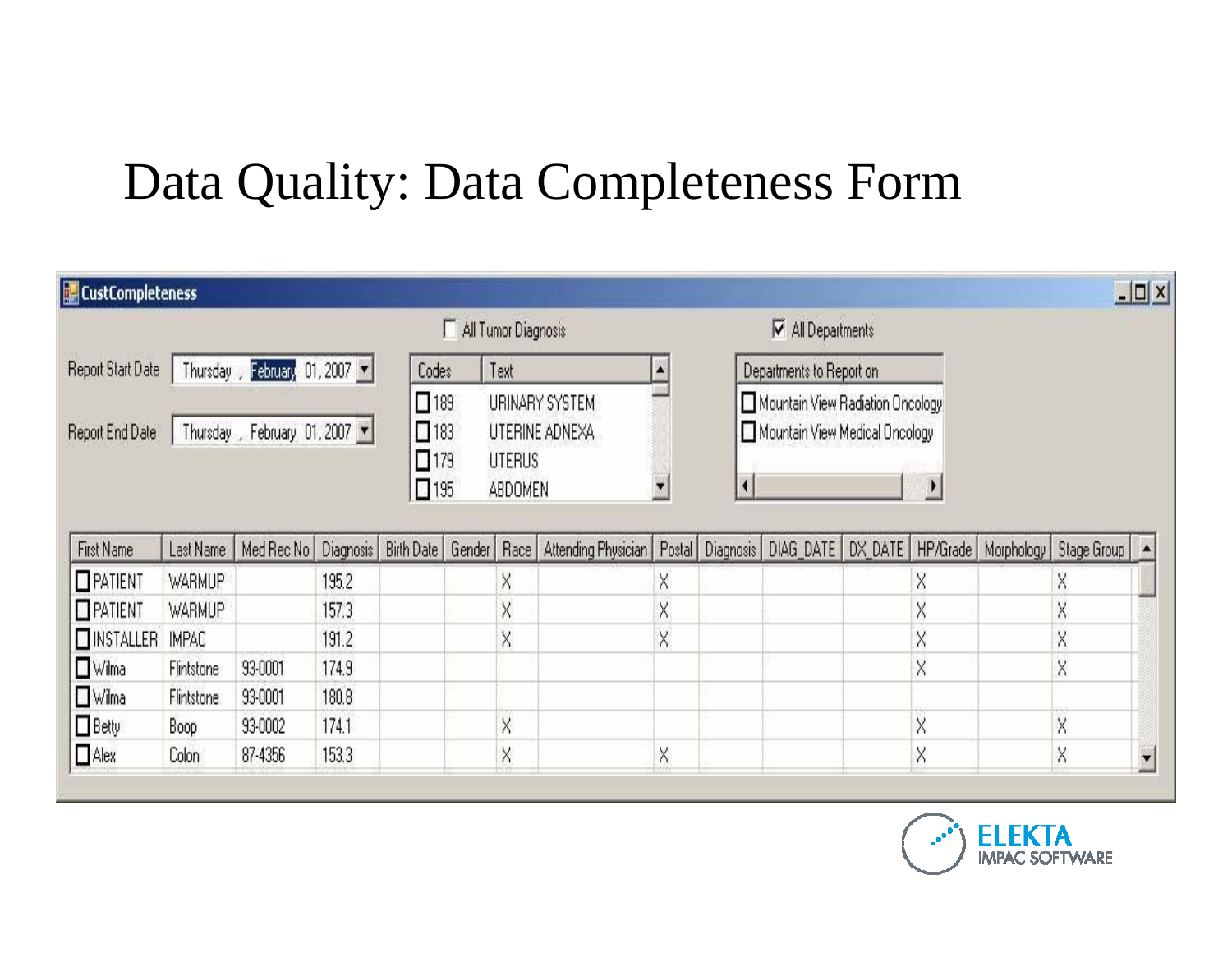## RODA Program Status

- Current Participants
	- USA: 7 facilities
	- Approx 30 sites reviewing licenses in USA, Canada, New Zealand...
- Cooperation from other major oncology EHR vendors being sought
	- Plans for "neutral" data warehouse in development

### ASTRO 2009 Abstract:

- October 2008 March 2009
- 121,000 patient records, 108,000 patient treatments

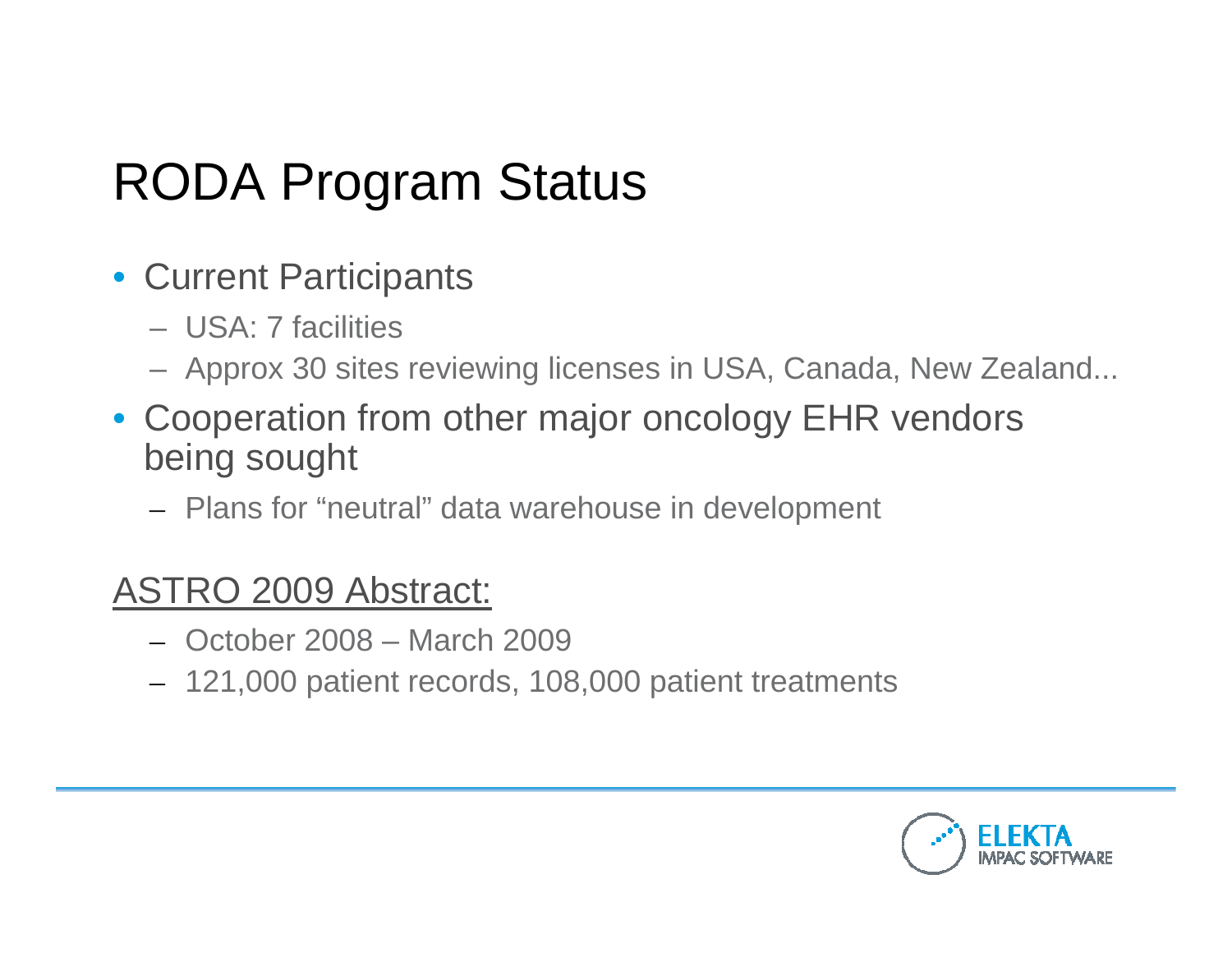## **Challenges**

- $\bullet$  Data quality
	- $-$  Date of Diagnosis: 29% complete
	- Overall Stage: 21% complete
	- Her2neu: 1%
	- Gleason Score: 10%
- So where are the data?
	- Incorrect field
	- Scanned reports (saved as images)
	- Dictations (free text)
	- Physician's head?

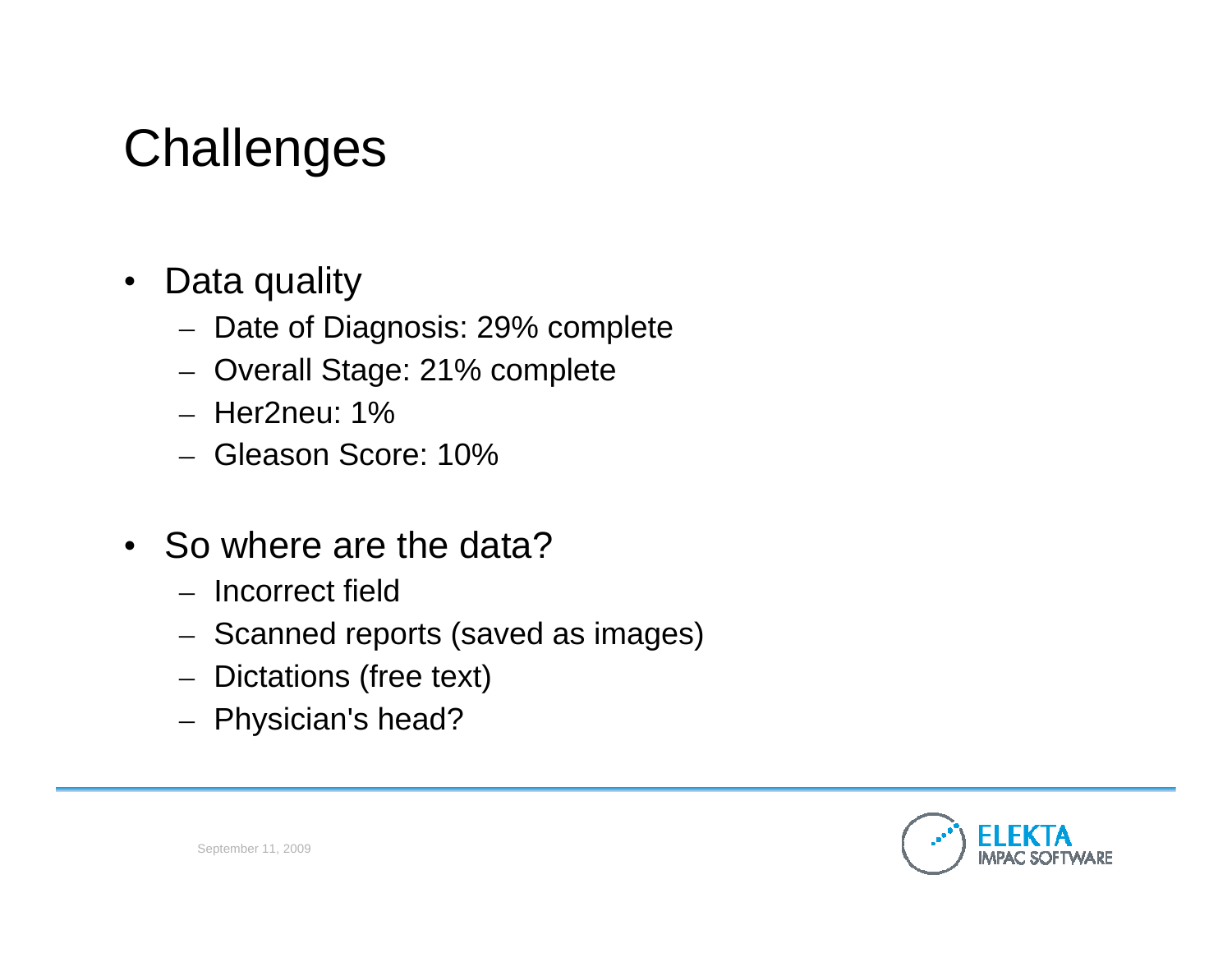## **Challenges**

### • Regulatory/Administrative

- Fear or lack of understanding of HIPAA
- IRB approval, legal agreements time consuming
- Time to spend on data quality
	- Working with sites to enter the data correctly the first time
	- Few have time 'correct' missing/erroneous data

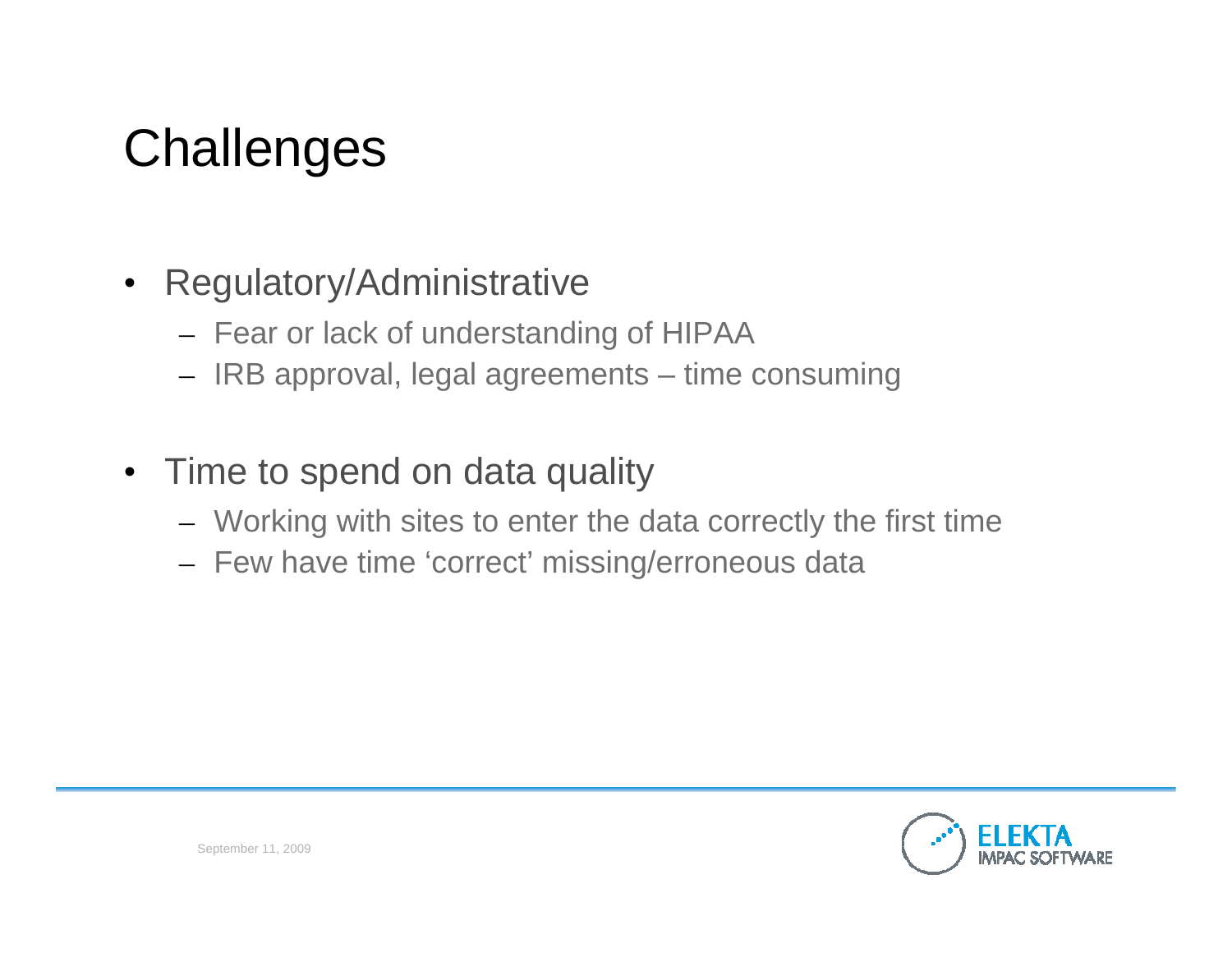## In Summary

- Cancer as a Comparative Effectiveness Research **Priority**
- $\bullet$ Radiation oncology is well poised for success
- $\bullet$ Well poised, but still have problems getting quality data
- $\bullet$  Elekta's RODA aims to help collect and improve data quality from the EHR thereby fostering CER